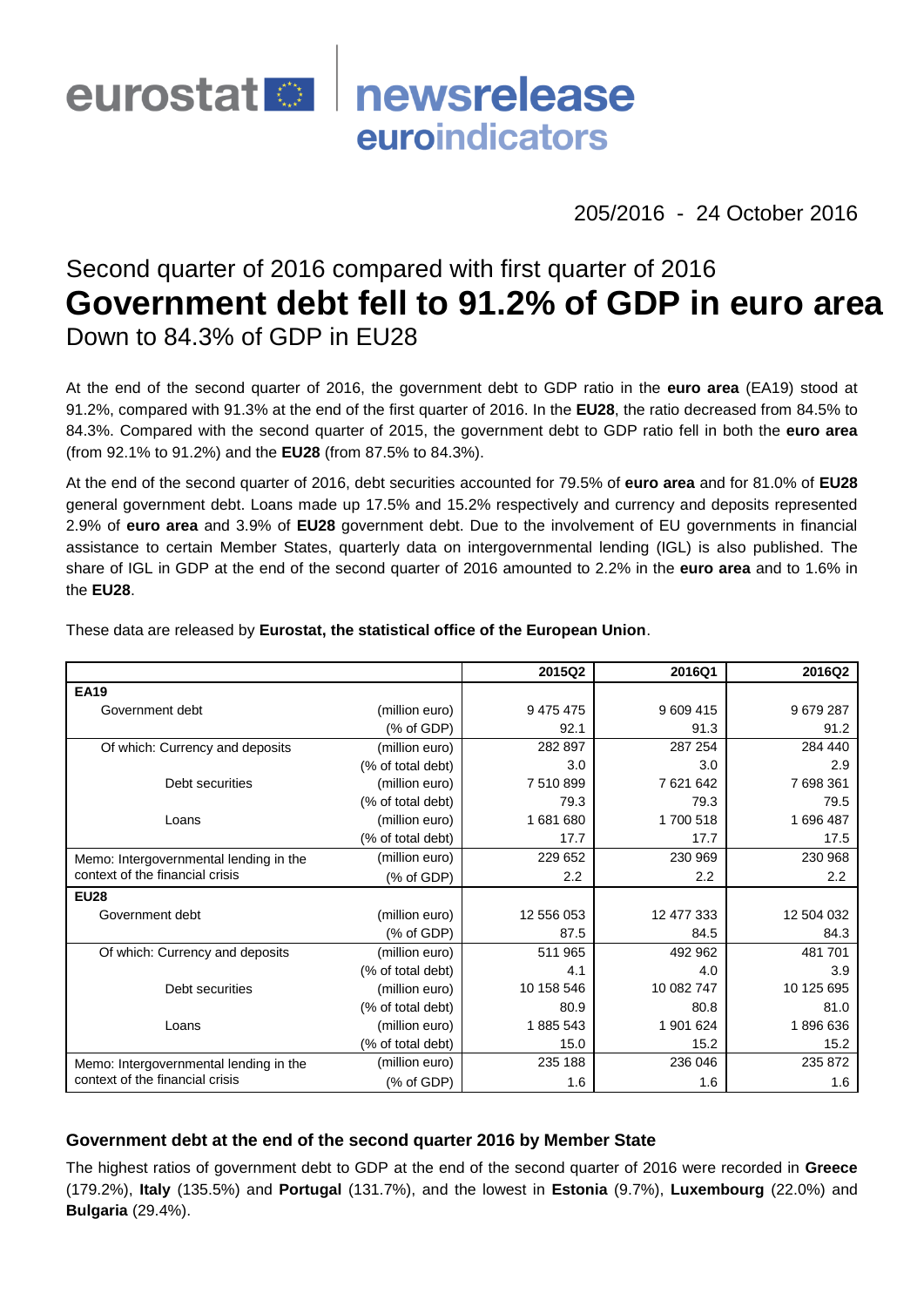

Compared with the first quarter of 2016, thirteen Member States registered an increase in their debt to GDP ratio at the end of the second quarter of 2016 and fifteen a decrease. The highest increases in the ratio were recorded in **Greece** (+3.1 pp), **Portugal** (+2.8 pp) and **Latvia** (+2.6 pp). The largest decreases were recorded in **Finland** (-2.7 pp), **Ireland** (-2.6 pp) and **Hungary** (-1.6 pp).



Compared with the second quarter of 2015, thirteen Member States registered an increase in their debt to GDP ratio at the end of the second quarter of 2016 and fifteen a decrease. The highest increases in the ratio were recorded in **Greece** (+9.7 pp), **Latvia** (+3.7 pp), **Portugal** (+2.9 pp), **Poland** (+2.7 pp) and **Lithuania** (+2.6 pp), while the largest decreases were recorded in **Ireland** (-13.0 pp), the **Netherlands** (-3.3 pp) and **Hungary** (-3.2 pp).



ec.europa.eu/eurostat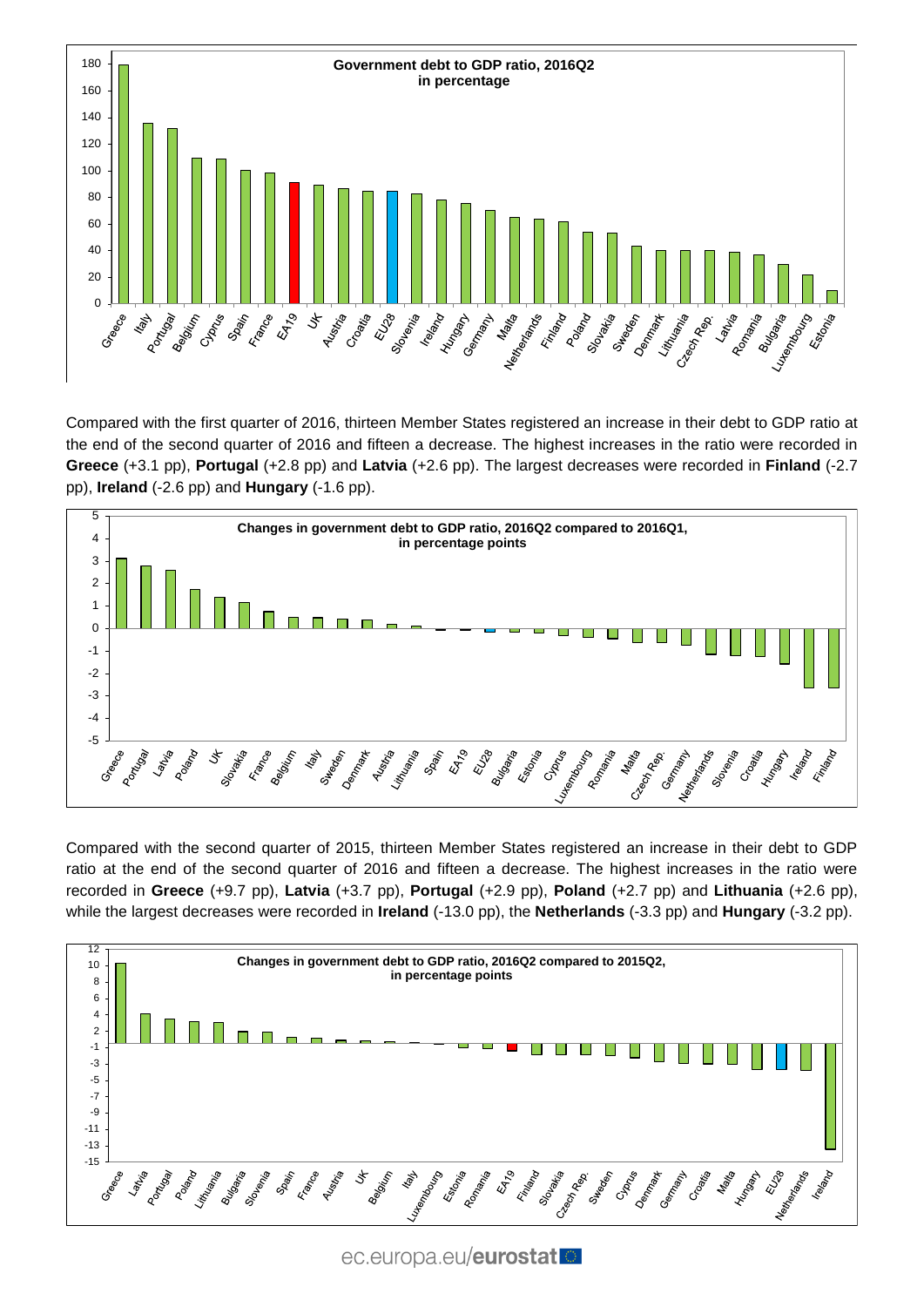#### Geographical Information

The **euro area** (EA19) consists of Belgium, Germany, Estonia, Ireland, Greece, Spain, France, Italy, Cyprus, Latvia, Lithuania, Luxembourg, Malta, the Netherlands, Austria, Portugal, Slovenia, Slovakia and Finland.

The **EU28** includes Belgium, Bulgaria, the Czech Republic, Denmark, Germany, Estonia, Ireland, Greece, Spain, France, Croatia, Italy, Cyprus, Latvia, Lithuania, Luxembourg, Hungary, Malta, the Netherlands, Austria, Poland, Portugal, Romania, Slovenia, Slovakia, Finland, Sweden and the United Kingdom.

#### Methods and definitions

Quarterly data on government debt are collected from the Member States according to European System of Accounts (ESA 2010), see Annex B, ESA 2010 transmission programme, and refer to the Maastricht debt definition.

The **general government debt** is defined as the consolidated gross debt of the whole of the general government sector outstanding at the end of the quarter (at face value). General government debt consists of liabilities of general government in the following financial instruments: currency and deposits (AF.2); debt securities (AF.3) and loans (AF.4), as defined in ESA 2010.

The **debt to GDP ratio** is calculated for each quarter using the sum of GDP for the four last quarters. Quarterly data on GDP are the most recent transmitted by the EU Member States. While quarterly debt figures are consistent with annual debt figures at coinciding publications, differences between quarterly and annual GDP figures occur.

For the purpose of proper consolidation of general government debt and to provide users with information, Eurostat publishes data on **government loans (IGL) to other EU governments** and these loans have been deducted from euro area and EU debt. The concepts and definitions are based on ESA 2010 and on the rules relating to the statistics for the Excessive Deficit Procedure (EDP). The data covered is stocks of loans related to claims on other EU Member States. The valuation basis is the stock of loans at nominal value outstanding at end of each quarter. From the first quarter of 2011 onwards, the intergovernmental lending figures relate mainly to lending to Greece, Ireland and Portugal and include loans made by the European Financial Stability Facility.

For stock data such as general government debt, end of period exchange rates are used in the compilation of the EU aggregates. For flow data, such as GDP, average exchange rates are used. The EU28 aggregate, denominated in euro, can fluctuate as a result of exchange rate movements between the euro and other EU currencies.

#### For more information

[Quarterly data](http://ec.europa.eu/eurostat/web/government-finance-statistics/data/database) on government debt by Member State

Eurosta[t decision regarding EFSF](http://ec.europa.eu/eurostat/en/web/products-press-releases/-/2-27012011-AP)

Further data are available in the [integrated publication on quarterly government finance statistics](http://ec.europa.eu/eurostat/web/government-finance-statistics/data/)

ESA 2010: [Regulation \(EU\) No 549/2013 on the European system of national and regional accounts](http://eur-lex.europa.eu/legal-content/EN/TXT/?qid=1405675686774&uri=CELEX:32013R0549)

Eurostat €-indicator[s release calendar](http://ec.europa.eu/eurostat/news/release-calendar)

#### Issued by: **Eurostat Press Office**

**Tim ALLEN Tel: +352-4301-33 444 [eurostat.pressoffice@ec.europa.eu](mailto:eurostat.pressoffice@ec.europa.eu)**

**[ec.europa.eu/eurostat/](http://ec.europa.eu/eurostat/)**

For further information on data:

**Kornelia BEZHANOVA Monika GAPINSKA Irena KOSTADINOVA Reuben SEYCHELL Laura WAHRIG**

**Tel: +352-4301-37 687**

**[@EU\\_Eurostat](http://twitter.com/EU_Eurostat)**

**[estat-financial-accounts@ec.europa.eu](mailto:estat-financial-accounts@ec.europa.eu)**

**Media requests**: Eurostat media support / Tel: +352-4301-33 408 / **[eurostat-mediasupport@ec.europa.eu](mailto:eurostat-mediasupport@ec.europa.eu)**